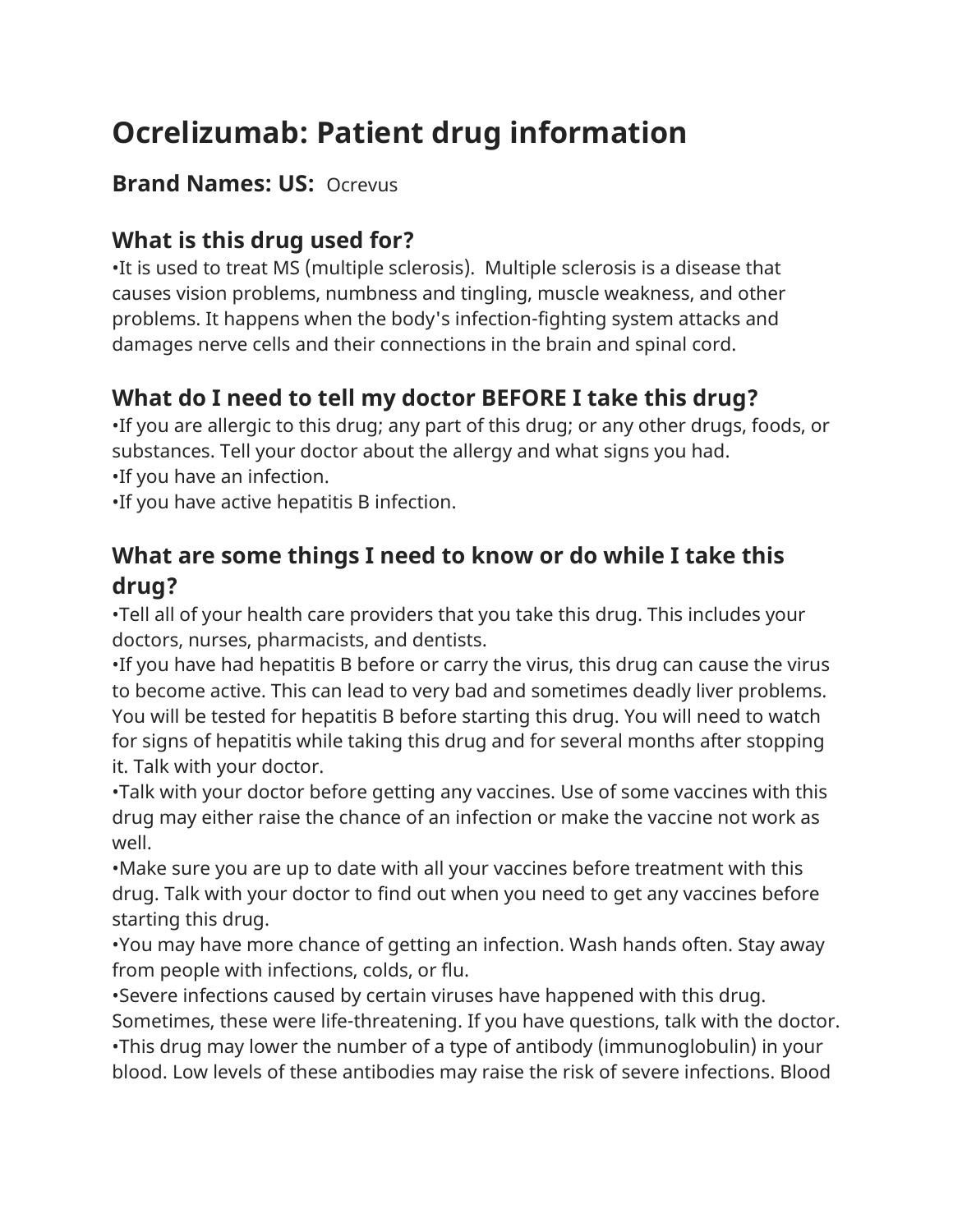tests will be done before you start taking this drug and while you take it to check the level of these antibodies.

•This drug may add to the chance of getting some types of cancer. Talk with the doctor.

•Be sure to have regular breast exams. Your doctor will tell you how often to have these. You will also need to do breast self-exams as your doctor has told you. Talk with your doctor.

•If you may become pregnant, you must use birth control while taking this drug and for some time after the last dose. Ask your doctor how long to use birth control. If you get pregnant, call your doctor right away.

## **What are some side effects that I need to call my doctor about right away?**

•Signs of an allergic reaction, like rash; hives; itching; red, swollen, blistered, or peeling skin with or without fever; wheezing; tightness in the chest or throat; trouble breathing, swallowing, or talking; unusual hoarseness; or swelling of the mouth, face, lips, tongue, or throat.

•Signs of infection like fever, chills, very bad sore throat, ear or sinus pain, cough, more sputum or change in color of sputum, pain with passing urine, mouth sores, or wound that will not heal.

•Signs of skin infection like oozing, heat, swelling, redness, or pain.

•Signs of herpes infections like cold sores, shingles, genital sores, severe headache, confusion, change in eyesight, eye redness, or eye pain.

•A lump in the breast or breast soreness.

•Swelling in the arms or legs.

•Low mood (depression).

•Reactions have happened during the infusion and within 24 hours after the infusion. Sometimes, infusion reactions have been life-threatening. Tell your doctor right away if you have rash, hives, itching, fever, fast heartbeat, shortness of breath or trouble breathing, dizziness or passing out, upset stomach, throat irritation or pain, headache, feeling tired, swelling of the throat, coughing or wheezing, or flushing during or within 24 hours after the infusion.

•A very bad brain problem called progressive multifocal leukoencephalopathy (PML) may happen with this drug. It may cause disability or can be deadly. Tell your doctor right away if you have signs like confusion, memory problems, low mood (depression), change in the way you act, change in strength on 1 side is greater than the other, trouble speaking or thinking, change in balance, or change in eyesight.